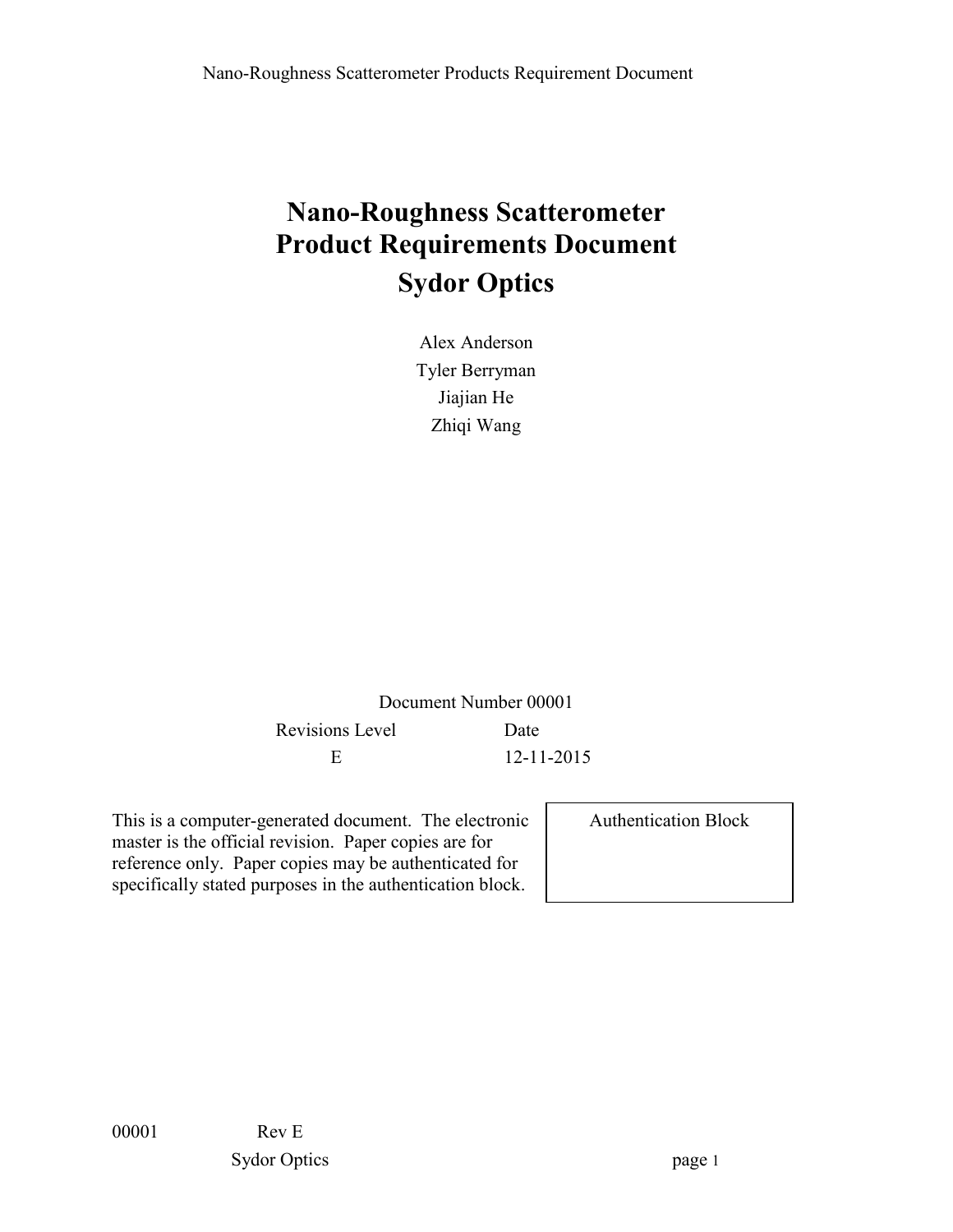# Nano-Roughness Scatterometer Products Requirement Document

| Rev           | Description                                                                                                                                                                                                                                                                                                                                | Date       | Authorization |
|---------------|--------------------------------------------------------------------------------------------------------------------------------------------------------------------------------------------------------------------------------------------------------------------------------------------------------------------------------------------|------------|---------------|
| A             | <b>Initial PRD</b>                                                                                                                                                                                                                                                                                                                         | 10-26-2015 | AQA           |
| B             | <b>PRD</b> Revision 1:                                                                                                                                                                                                                                                                                                                     | 11-17-2015 | <b>AQA</b>    |
|               | Clarified 1 minute per side, not per part. Narrowed<br>temperature and humidity operation range.<br>Clarified "Standard Shop floor environment".<br>Clarified other specifications. Added sections:<br>Current Method for testing, Resources Available,<br>Current List of Experiments, Design Description,<br>Bill of Materials, Timeline |            |               |
| $\mathcal{C}$ | Formatting, Table of Contents                                                                                                                                                                                                                                                                                                              | 11/25/2015 | AQA           |
| D             | Customer info, Roles, UV regulatory issues,                                                                                                                                                                                                                                                                                                | 12/6/2015  | <b>AQA</b>    |
|               | Added specification table, system block diagram<br>Developed Testing Protocol<br>Expanded BoM                                                                                                                                                                                                                                              |            |               |
| E             | Edited system block diagram;<br><b>Updated BoM</b>                                                                                                                                                                                                                                                                                         | 12/11/15   | AQA           |
|               | Created Initial Photon Budget Calculation                                                                                                                                                                                                                                                                                                  |            |               |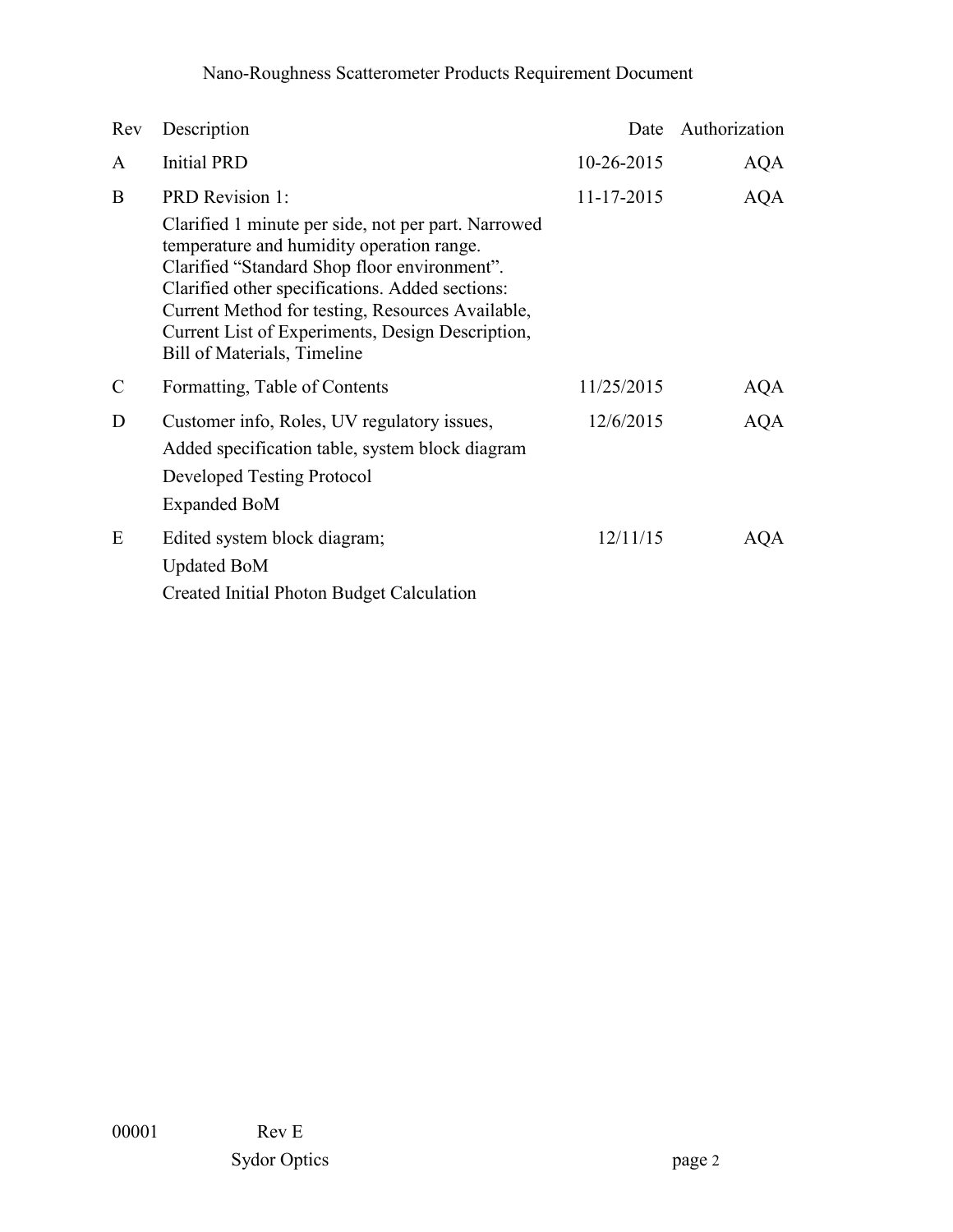## **Table of Contents**

| Appendices           |  |  |  |
|----------------------|--|--|--|
|                      |  |  |  |
|                      |  |  |  |
|                      |  |  |  |
|                      |  |  |  |
|                      |  |  |  |
|                      |  |  |  |
|                      |  |  |  |
|                      |  |  |  |
|                      |  |  |  |
| Appendix J: Timeline |  |  |  |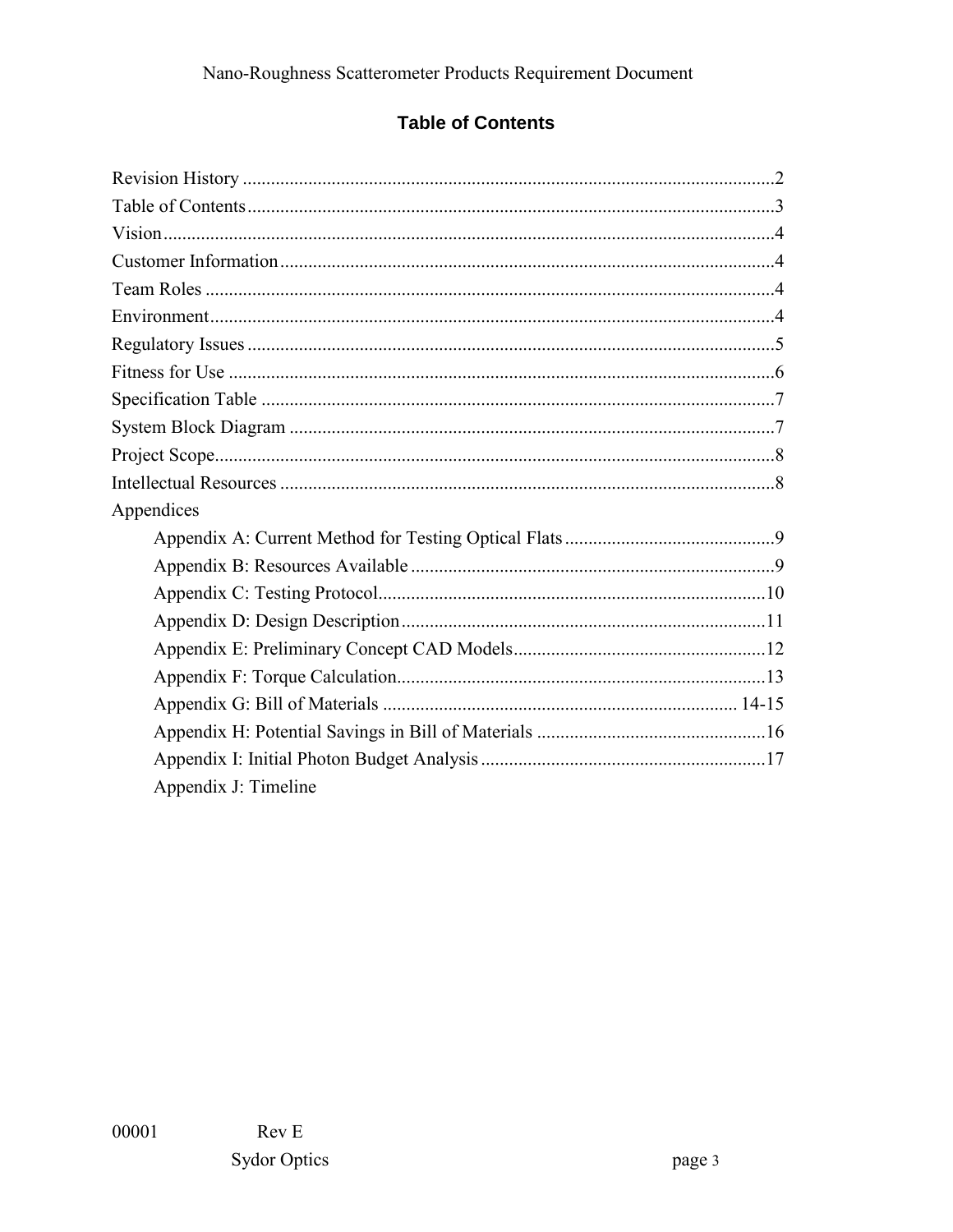Nano-Roughness Scatterometer Products Requirement Document

The Surface Nano-Roughness Instrument is a customer driven product. As such, its design inputs were derived from interactions with Sydor Optics and our faculty adviser Wayne H. Knox, as well as Per Adamson.

#### **Vision:**

The customer would ultimately like to develop an instrument which can quantitatively distinguish between laser grade and standard grade optical flats with an accuracy of greater than 99 percent correlation. This measurement should be able to be performed in under 1 minute per side of each flat. The instrument should be production robust. We are responsible for developing working instrument with a user-friendly interface.

#### **Customer Information:**

Sydor Optics is a local Rochester optics manufacturing company. Sydor Optics is the global leader in custom flat optics fabrication.

#### **Team Roles:**

Alex Anderson: Project Manager, system design, CAD Tyler Berryman: Customer Liaison; Matlab Interface Jiajian He: Document Handler, Matlab Interface Zhiqi Wang: Scribe, Testing Lead

#### **Environment:**

As an industrial measuring instrument, it needs to operate in the following environment:

#### **Temperature**

Expected to operate in room temperature 65-75 °F (18.3-23.9°C) – operation range

#### **Relative Humidity**

40-60%

- It will operate in a standard shop floor environment. This means there may be air currents, and there may be some dust in the air.
- Must operate in full ambient light
- It will operate under standard 110V outlet power.
- The surfaces of the instrument in contact with the samples should be easily cleanable.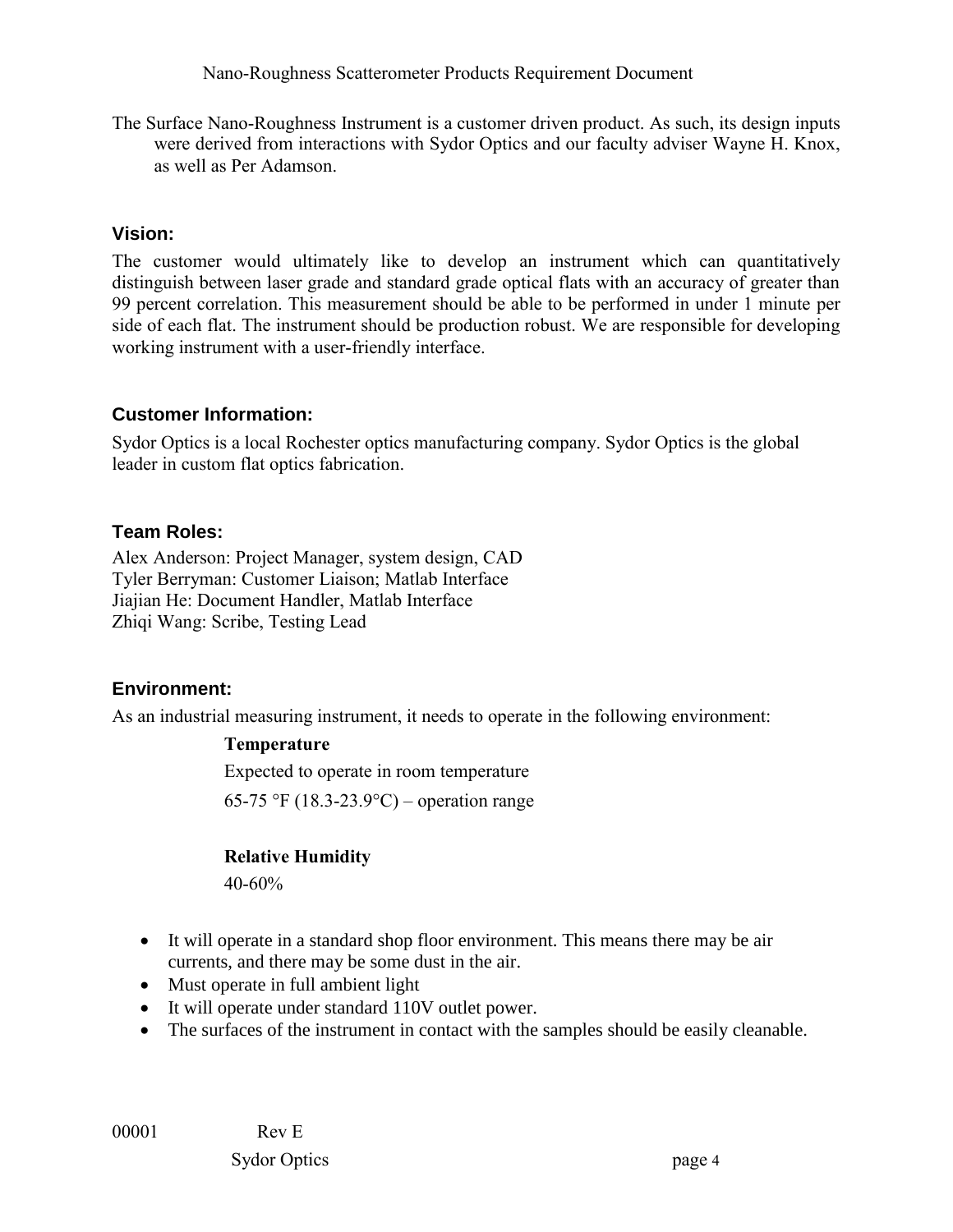## **Regulatory Issues:**

Probably an ANSI 3b laser. Depends on the laser we use in the instrument.

UV Exposure (if a UV LED is used):

- OSHA:
	- o The American Conference of Governmental Industrial Hygienists (ACGIH), a non-governmental organization, has established allowable employee threshold limit recommendations (TLVs) for direct ocular and skin exposures to ultraviolet radiation. The values are published in the annual Threshold Limit Values for Chemical Substances and Physical Agents & Biological Exposure Indices. If you need a copy of the suggested allowable exposure limits to UV, please contact ACGIH directly.
	- o There are no OSHA-mandated employee exposure limits to ultraviolet radiation.
	- o [https://www.osha.gov/pls/oshaweb/owadisp.show\\_document?p\\_table=INTERPR](https://www.osha.gov/pls/oshaweb/owadisp.show_document?p_table=INTERPRETATIONS&p_id=24755) [ETATIONS&p\\_id=24755](https://www.osha.gov/pls/oshaweb/owadisp.show_document?p_table=INTERPRETATIONS&p_id=24755)

|  |  |  | University of Rochester Medical Center: Ultraviolet Light Safety Guidelines |  |
|--|--|--|-----------------------------------------------------------------------------|--|
|  |  |  |                                                                             |  |

| <b>Band</b> | Wavelength | <b>Primary Visual</b> | <b>Other Visual</b>   | <b>Other Hazards</b>       |
|-------------|------------|-----------------------|-----------------------|----------------------------|
|             |            | <b>Hazard</b>         | <b>Hazards</b>        |                            |
| UV-A        | 315-400nm  | Cataracts of lens     |                       | Skin cancer, retinal burns |
| $UV-B$      | 280-315nm  | Corneal Injuries      | Cataracts of lens,    | Erythema, skin cancer      |
|             |            |                       | photokeratitis        |                            |
| UV-C        | 100-280nm  | Corneal Injuies       | <b>Photokeratitis</b> | Erythema, skin cancer      |

o "There is no Occupational Safety and Health Administration (OSHA) standard for exposure to ultraviolet light, but the National Institute for Occupational Safety and Health (NIOSH) recommends that the time of exposure to an intensity of 100 microwatts per square centimeter at wavelength 254 nanometers not exceed 1 minute. When averaged over an eight-hour work day, this value is 0.2 microwatts per square centimeter."

o <https://www.safety.rochester.edu/ih/uvlight.html>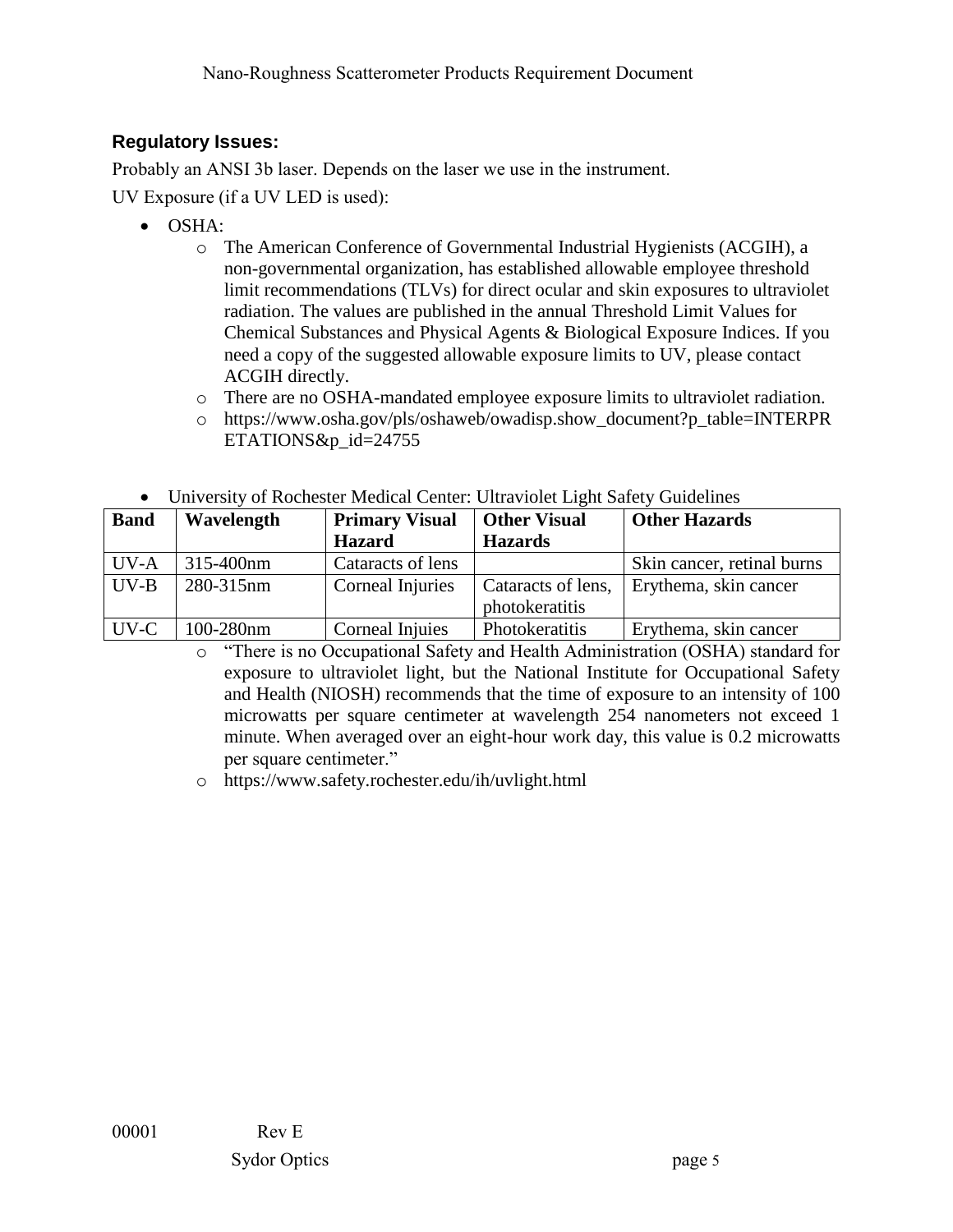#### **Fitness for use:**

The system will:

- Distinguish between laser grade and standard grade optical flats
- Align and measure samples in less than 1 minute per side of an optical flat. Does not need to automatically flip sample over to test other side.
- Accommodate 200 mm diameter optical flats, with thicknesses of 1-10 mm
- Accommodate pentangle and rectangle optical flats of size smaller than 200 mm diameter
- Measure surface at least 2 locations per side (a line scan would be acceptable)
- Capable of measuring samples composed of fused silica (Corning 7980) or borofloat (Schott)
- Results should have a greater than 99% correlation with current method.
- Fits on countertop: roughly 3ft x 4ft x 2-3ft
- Should be production robust: Doesn't require frequent recalibration. Requires low maintenance. Relatively insensitive to vibration. Standard shop floor environment

#### User Interface

- User-friendly; should walk user through measurement process
- Report whether sample is "laser grade" or "standard grade"
- Display graphical representation
- Report a quantitative measure of surface roughness/scattering

It is desirable that:

- Measurements taken at several points along surface
- Accommodate optical flats up to 13 inches in diameter
- Costs in the range of \$5000. (No specific budget given)
- Capable of measuring samples composed of Bk7
- Automated alignment of optics of different thicknesses
- Automated alignment for different materials
- Automated movement of sample for measuring different points on sample
- The laser in use is eye-safe
- Laptop or tablet for user interface is desirable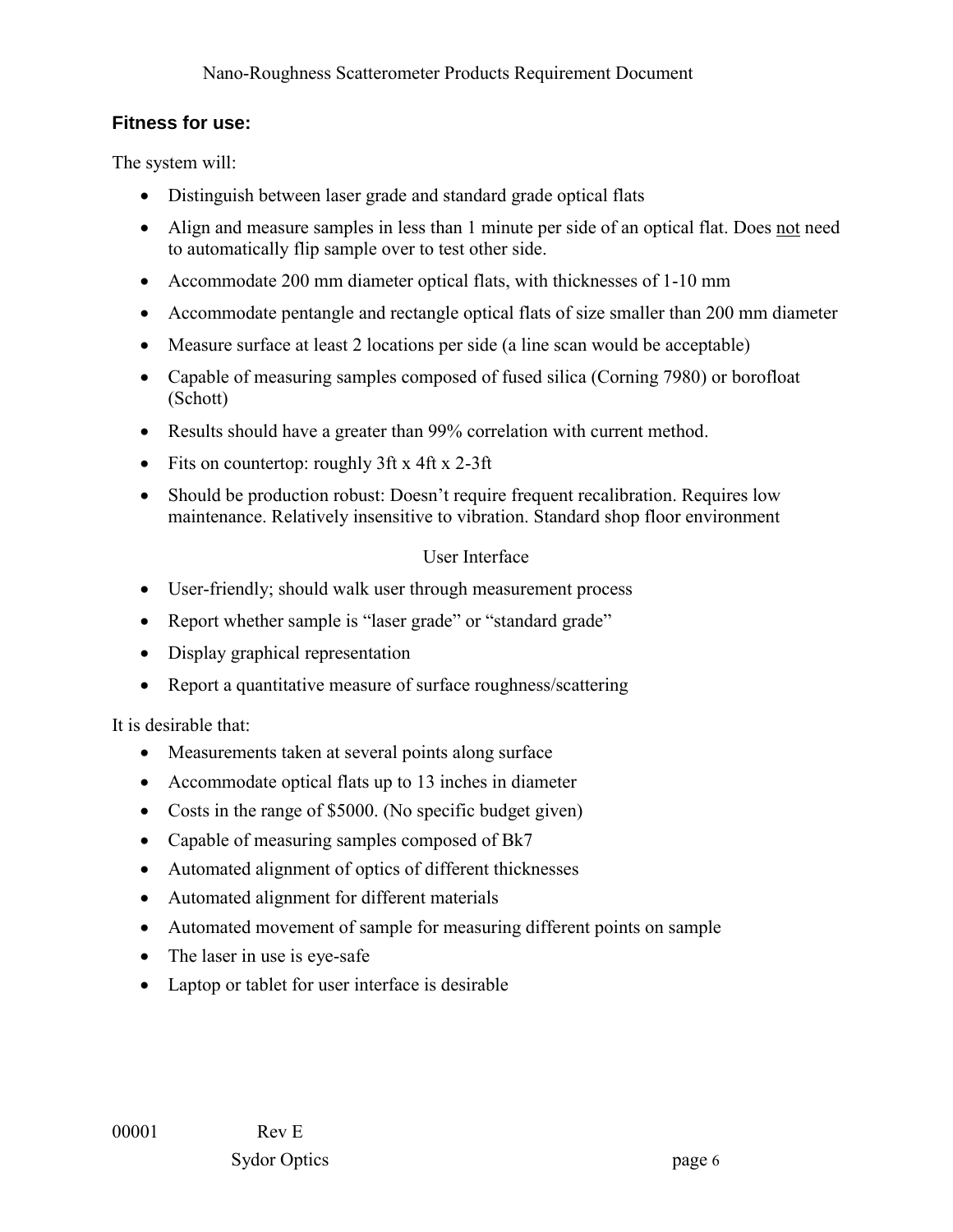## **Specification Table**

|                                                         | Required                           | Desired               |
|---------------------------------------------------------|------------------------------------|-----------------------|
| Maximum Sample Diameter                                 | $≤200$ mm                          | $\leq$ 13" = 330.2 mm |
| Sample Thickness                                        | $1-10$ mm                          |                       |
| Measurement and Processing Time                         | $\leq$ 1 minute/side               |                       |
| Roughness Sensitivity                                   | Sensitive to $1-2$ Å rms roughness |                       |
| Device Size                                             | $\langle 3x4x2 \text{ ft} \rangle$ |                       |
| Detector Wavelength Sensitivity<br>(for prototype only) | $400 - 633$ nm                     | $300 - 633$ nm        |

## **System Block Diagram:**



Dashed lines indicate optional components or links. The dashed arrows from electronic controllers to the mechanical stages indicates that these stages could be operated manually rather than being automated. Because the X-stage is within a dashed box, the entire stage could be removed if desired. (This would result in the sample being moved by hand.)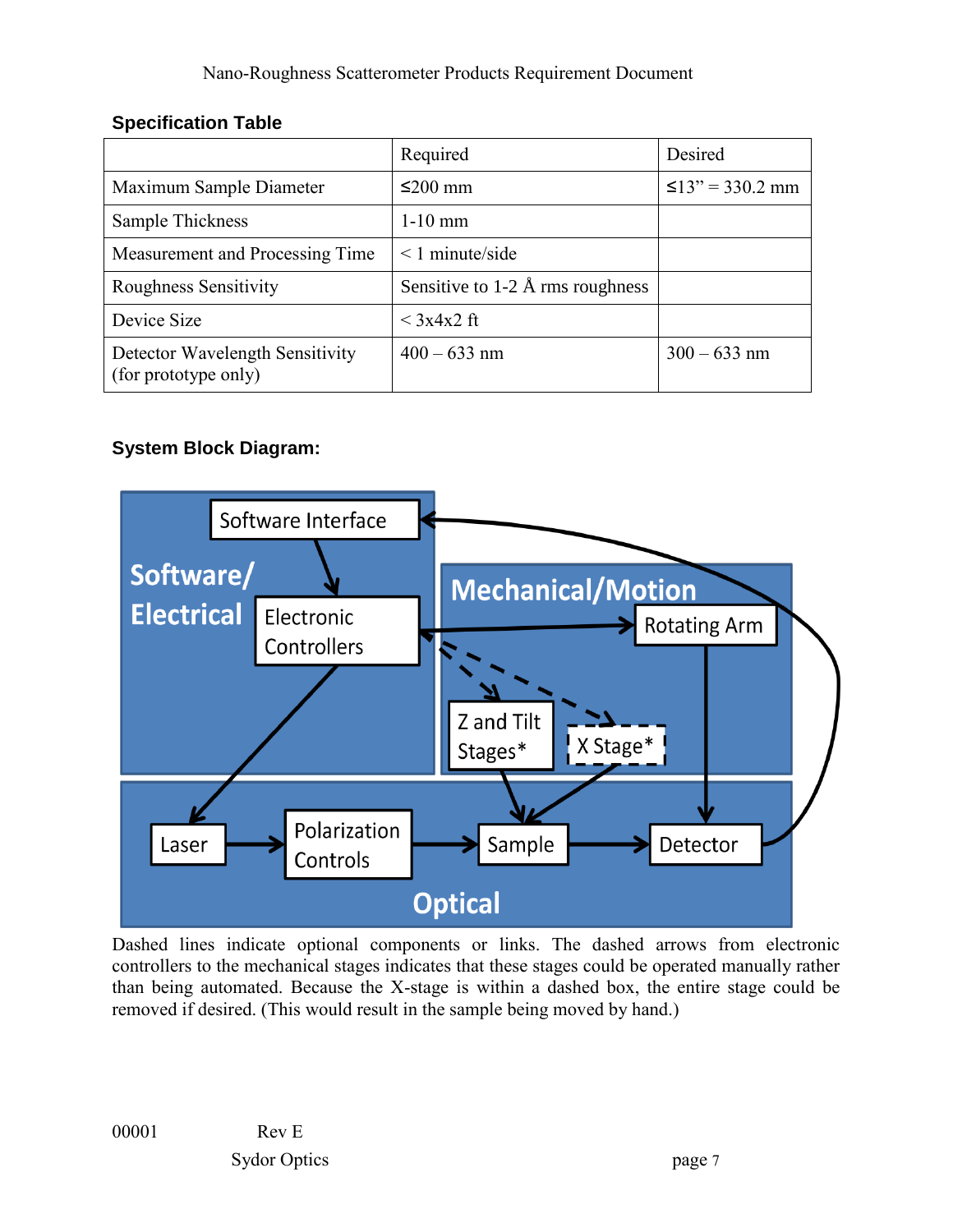## **Project Scope:**

We are responsible for developing working instrument with a user-friendly interface. We are not responsible for creating optical samples for testing; Sydor will provide test samples.

A fully operational device will be delivered to Sydor Optics along with a user guide by the end of April.

#### **Intellectual Resources:**

Adviser: Professor Knox, for expertise in Scatterometry No expectation of additional requirements of intellectual resources

Software: Matlab, CAD (Creo)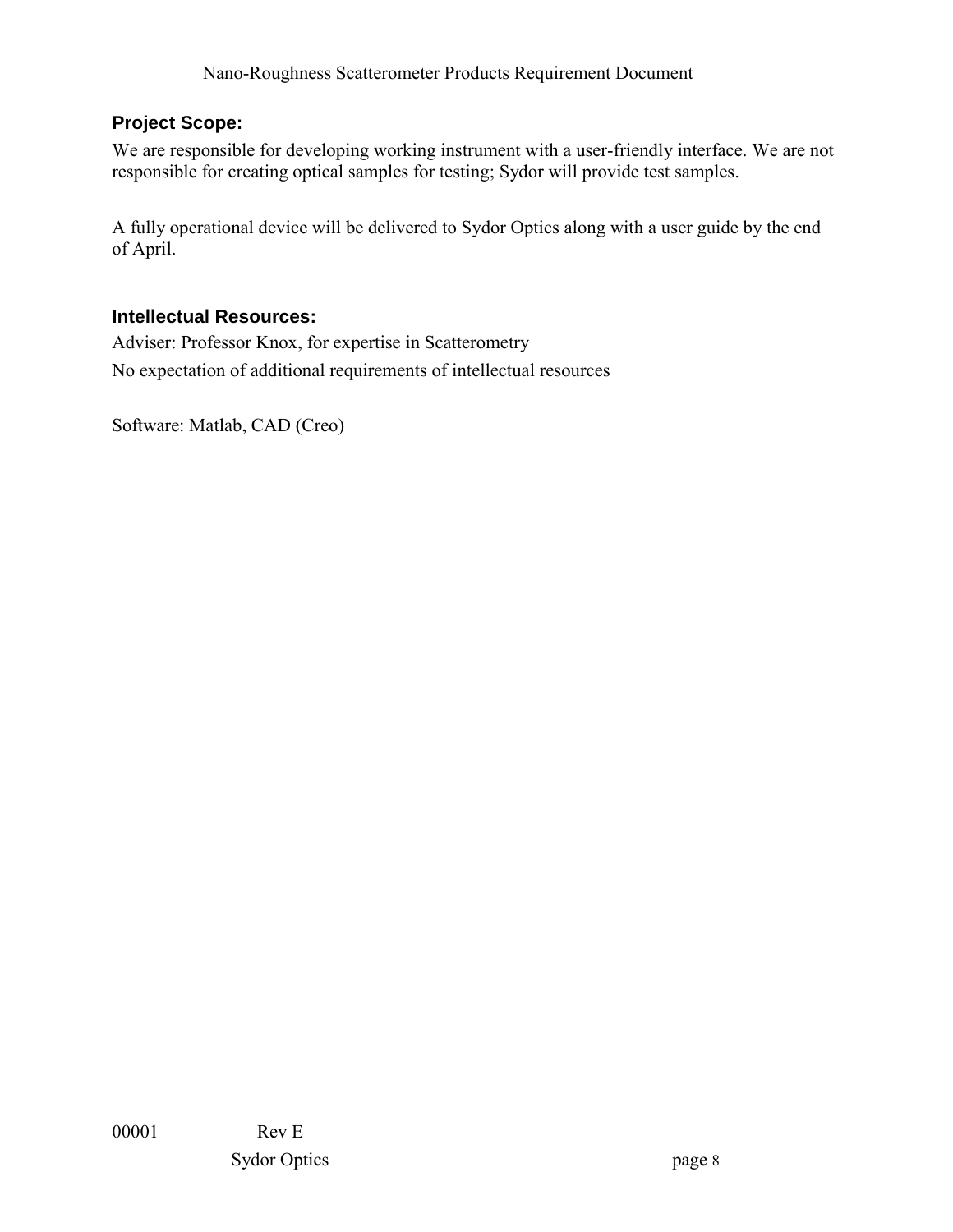## **Appendix A: Current Method for Testing Optical Flats:**

The sample is wiped clean then placed and aligned in the NewView white light interferometer with a 20x objective. The NewView averages 5 measurements at a location on the surface of the sample. This measurement is saved as an xyz file and exported into their customer's custom Matlab "black box" software to analyze whether or not the flat is standard quality or laser quality. Two spots are measured on each side of the sample; one spot is approximately in the middle of the sample and the second spot is located nearer to the edge of the sample. This method is considered their "gold standard" and is their only way to evaluate whether a sample is laser or standard grade; our method must have better than 99% correlation with this method.

By Sydor's approximations, the laser grade materials should have a surface roughness of less than 5 Å, a peak to valley roughness of 50-60 Å. The quality depends on surface texture and laser grade optical flats should cause minimal diffraction of light.

## **Appendix B: Resources Available**

Sydor will provide optical flats of standard and laser grade quality for testing.

Sydor will provide a budget on the order of \$5000 to purchase parts for the instrument.

Sydor will provide a laptop to run the user interface.

Professor Knox will provide a HeNe laser for testing purposes.

Professor Knox can provide a 405nm laser pointer for testing purposes, but a laser pointer must be purchased for the final product.

Professor Knox will provide space in his lab for us to build our prototype.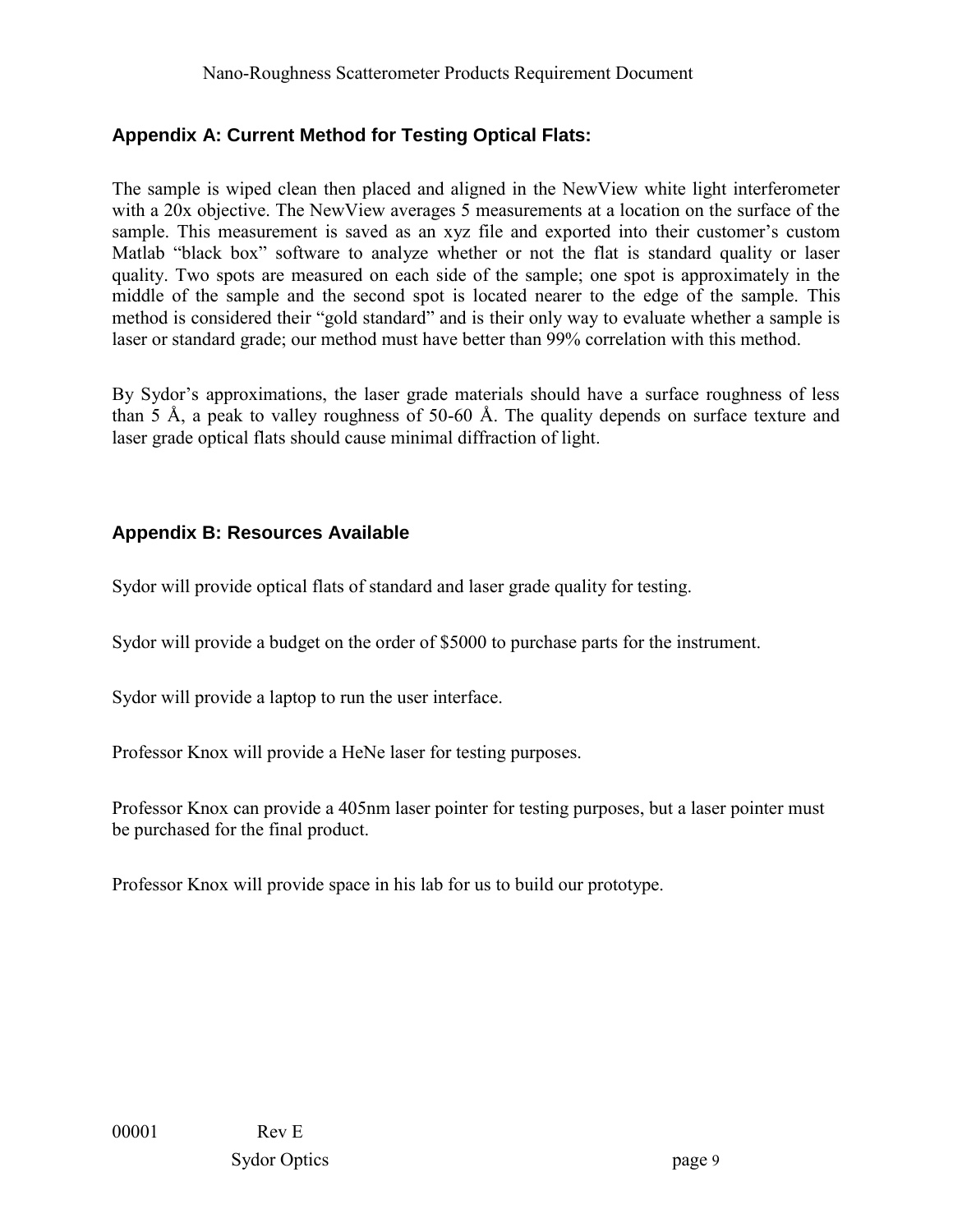## **Appendix C: Testing Protocol**

- Assess the polarization properties of each source
	- o Aim laser directly at photodetector through linear polarizer. Measure power at detector at 5° increments of polarizer. If linear, the minimum power should be approximately 0, and the maximum power should be equal to the power measured when the polarizer is removed. If not linear, calculate the ellipticity of the polarization and verify calculation using a QWP to linearize the polarization.
- To compare light sources: for each source, compare scattered light:
	- o Along arc through Brewster's angle
	- o Along arc offset from Brewster's angle
- Measure at discreet points: How many data points along the surface are required for an accurate surface characterization
- Possibly test a UV LED: use a pinhole to limit to beam of light
- Comparison of what needs to be changed for Fused Silica vs Borofloat
	- o Check the sensitivity of the device to the angle of the sample—is there a decrease in performance if the angle of laser at the sample is a couple degrees away from the Brewster's angle? Can both materials be set at the same angle?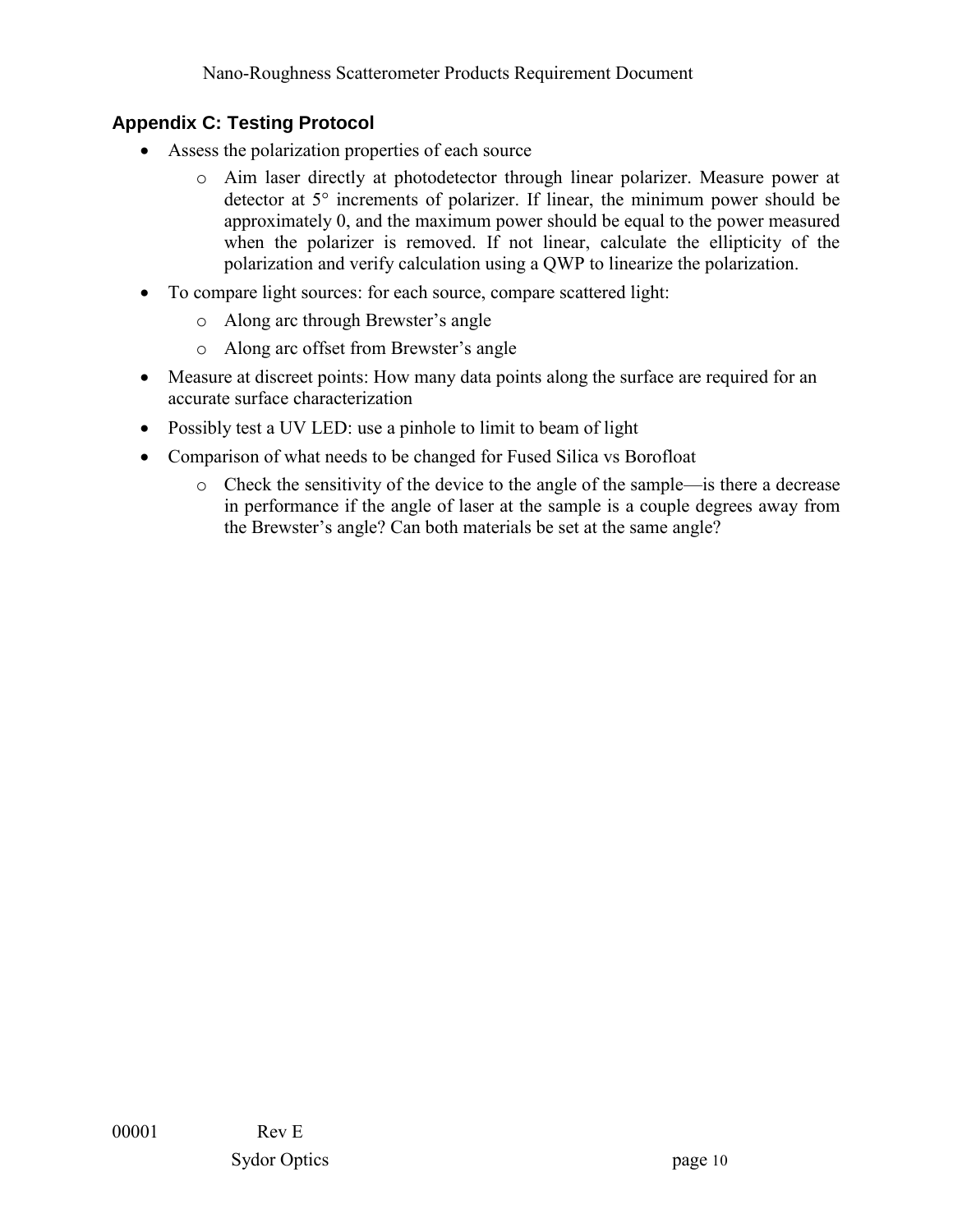## **Appendix D: Design Description**

A scatterometer is designed to measure the angular scattering intensity distribution of sample surface over the desired angular range. Based on the theory that the amount of scattered power in the angular light distribution would vary proportionally with surface roughness, the roughness level of optics surface could be determined by comparing the intensity profiles of scattered light for different surfaces.

Building on the work of last year's team, we will use a reflection geometry with the sample at Brewster's angle to reduce the measured power at the central peak. With the input beam p-polarized, this will eliminate the specular reflection, and the measured signal will consist only of scattered light. A goniometer with a power meter on the end of a mechanical arm will rotate over a range of angles to measure the scattering power from the surface.



- Ivanov, T, Westover, S, Huang, D. Surface Roughness Inspector: Design Description Document, 2015. (The DDD from last year's group.)
- Feidenhansl, N. A. *et al.* Comparison of optical methods for surface roughness characterization. *Measurement Science and Technology* **26,** 085208 (2015).
- Hakko, M., Kiire, T., Barada, D., Yatagai, T. & Hayasaki, Y. Shape estimation of diffractive optical elements using high-dynamic range scatterometry. *Applied Optics* **54,** 4255 (2015).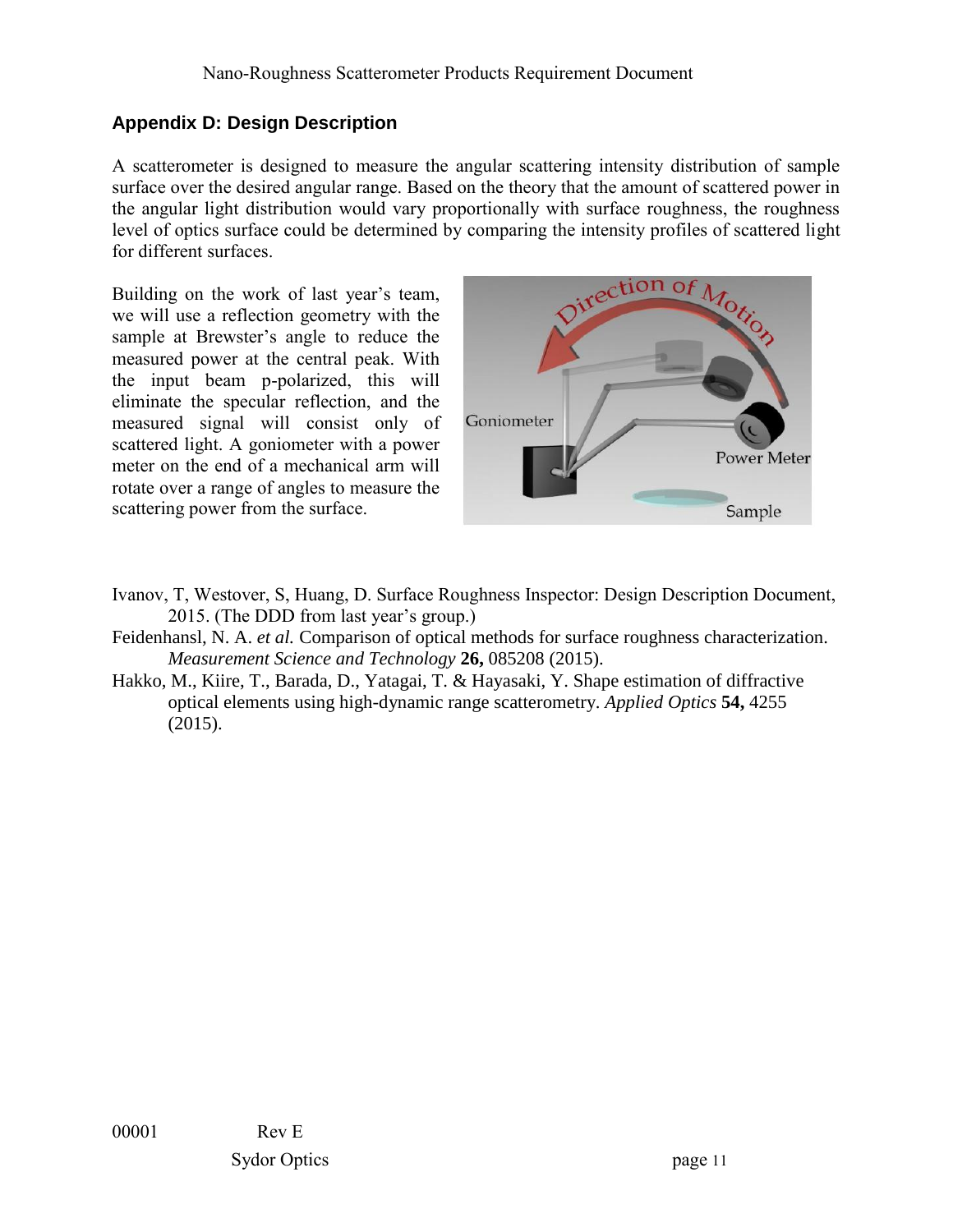

#### **Appendix E: Preliminary Concept CAD Models**

Figure 1: Polarized laser beam comes in from the right. Strikes sample within slotted area of mount. Beam dump mounted would be mounted behind the sample to attenuate the transmitted beam. The arm and detector (orange) should have clearance for the sample to translate 100mm laterally. The bottom mount moves laterally 100mm to enable measurements across the sample. The second translation mount moves the sample parallel to the beam to adjust for samples of varying thicknesses. The rotation mount on top of the 2 translation mounts allows the sample to be rotated to the Brewster's angle. The arm may be mounted in front or behind the sample.



**Figure 2:** Sample mount concept is a flat plate with 2 standoffs to hold sample in place. The plate is mounted to the rotation stage with an angle bracket. *Note that actual mounting (hardware, alignment of holes in platforms, etc) is omitted for this preliminary drawing.*

00001 Rev E Sydor Optics page 12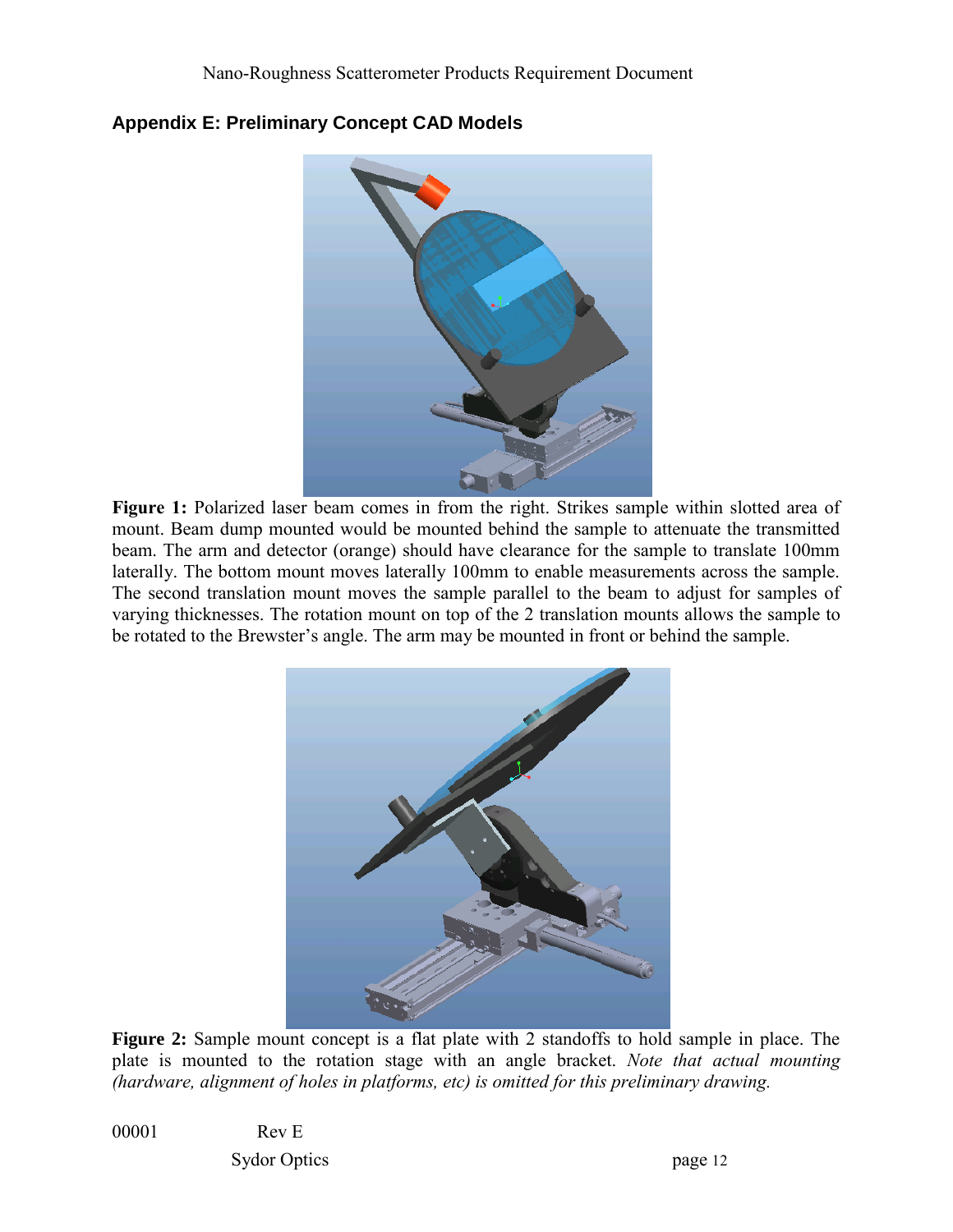#### **Appendix F: Torque Calculation**

Matlab used to estimate max expected torque.

Assumptions (very conservative estimates):

- Newport detector used; mass is approximately 140 g
- Rotation axis of arm will be horizontal
- Arm will have 2 segments
	- o First segment (upper arm): normal to rotation axis
	- o Second Segment (forearm): parallel to rotation axis
- 2 Aluminum rods, 12.7mm diameter, will be used for the both segments of arm
- Sample-arm clearance
	- o Detector must be scanned 180° over widest part of 200mm sample
	- o Sample must be able to be moved to measure center and near the edge (~100mm lateral shift)

These assumptions drove the lengths for each part of the arm; the upper arm was length was set to 210 mm, and the forearm was set to 100 mm.

Max Torque in this configuration would be when the arm is at the extremes of its motion (the upper arm is pointing horizontal).

Calculated Maximum torque: 0.502 N\*m

Using a Safety Factor of 2, (which also accounts for any fasteners not considered here): 1 N\*m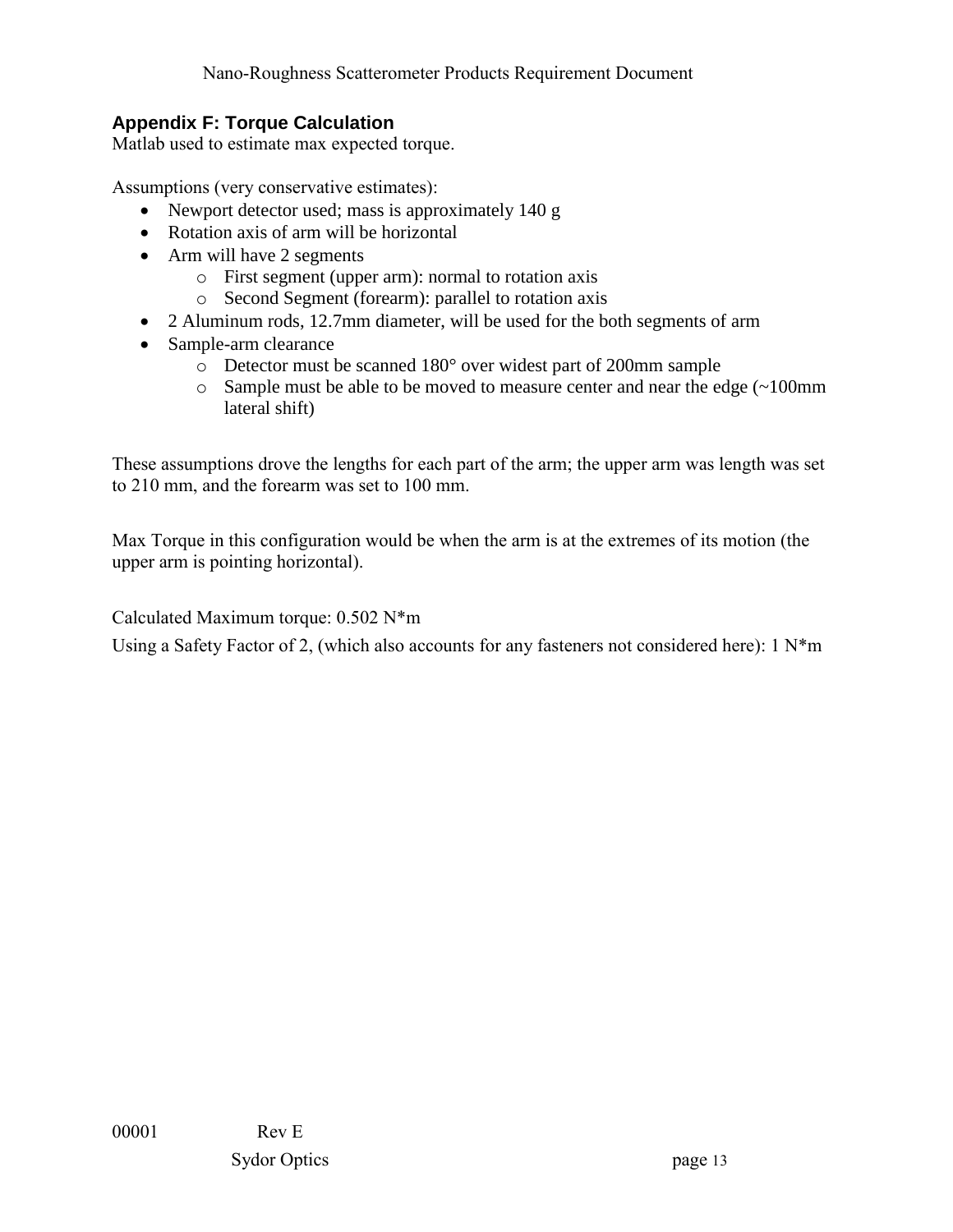## **Appendix G: Bill of Materials**

\*Items are currently motorized and can be replaced with cheaper manual stages, the computer would indicate where to set the stage.

\*\*Item can be eliminated if desired for price savings

\*\*\*Cheaper model available with lower specifications.

| Equipment                                           | Company               | Part<br><b>Number</b>      | <b>Purpose</b>                                                                                                        | <b>Unit Price</b> | <b>Number</b><br>needed | <b>Total Price</b> | ∗ |
|-----------------------------------------------------|-----------------------|----------------------------|-----------------------------------------------------------------------------------------------------------------------|-------------------|-------------------------|--------------------|---|
| 50mW 405 nm Blue<br><b>Laser Pointer</b>            | Laser<br>Pointer Pro  | HK-E00219                  | <b>Laser Source</b>                                                                                                   | \$7.00            | 1                       | \$7.00             |   |
| 5mW 405 nm Violet Laser<br><b>Laser Pointer</b>     | Pointer Pro           |                            | 88007294 Laser Source                                                                                                 | \$7.49            | 1                       | \$7.49             |   |
| High Power LEDs -<br>Single Color<br>Ultraviolet    | Mouser<br>Electronics | 897-                       | <b>UV LED Source</b><br>(pending analysis to<br>confirm power and<br>angular spectrum are<br>$LZ400U600$ appropriate) | 121.9             | 1                       | $$121.90$ **       |   |
| 24" x 24" x 0.5"<br>Optical Breadboard              | Thorlabs              | MB2424                     | Mount the device                                                                                                      | \$483             | 1                       | \$483              |   |
| 25.4mm Diameter<br><b>Linear Polarizer</b>          | Edmund<br>Optics      | 85-919                     | Polarize the laser                                                                                                    | \$30.00           | 1                       | \$30.00            |   |
| 25.4mm Polarizer<br>Holder                          | Edmund<br>Optics      | 84-348                     | Hold the polarizer                                                                                                    | \$39.00           | 1                       | \$39.00            |   |
| 1"D 405 nm<br>Mounted Half-wave<br>Plate            | Thorlabs              | WPMH05M-<br>405            | Rotate the polarization                                                                                               | \$234.60          | $\mathbf{1}$            | \$234.60           |   |
| Adjustable Lens<br>Mount (0.28" -<br>$1.80"$ D)     | Thorlabs              | LH1                        | Mount for the half-wave<br>plate                                                                                      | \$39.50           | 1                       | \$39.50            |   |
| Motorized Rotary<br>Stage with<br>Controller        | Zaber                 | X-RSW60A-<br>KX13A         | Motor, controller, power<br>supply for the Arm                                                                        | \$2,058.00        | 1                       | \$2,058.00         |   |
| Motorized Rotation<br>Stage/Mount and<br>Controller | ThorLabs              | PRM1Z8E                    | Rotate sample to<br>Brewster's angle to<br>account for samples of<br>different materials                              | 1340              | 1                       | $$1,340.00$ *      |   |
| Motorized Linear<br>Stage, 100mm                    | Zaber                 | $X -$<br>LSM100B-<br>KX11A | Translate sample to<br>measure at different<br>points along sample                                                    | 2089              | 1                       | $$2,089.00$ **     |   |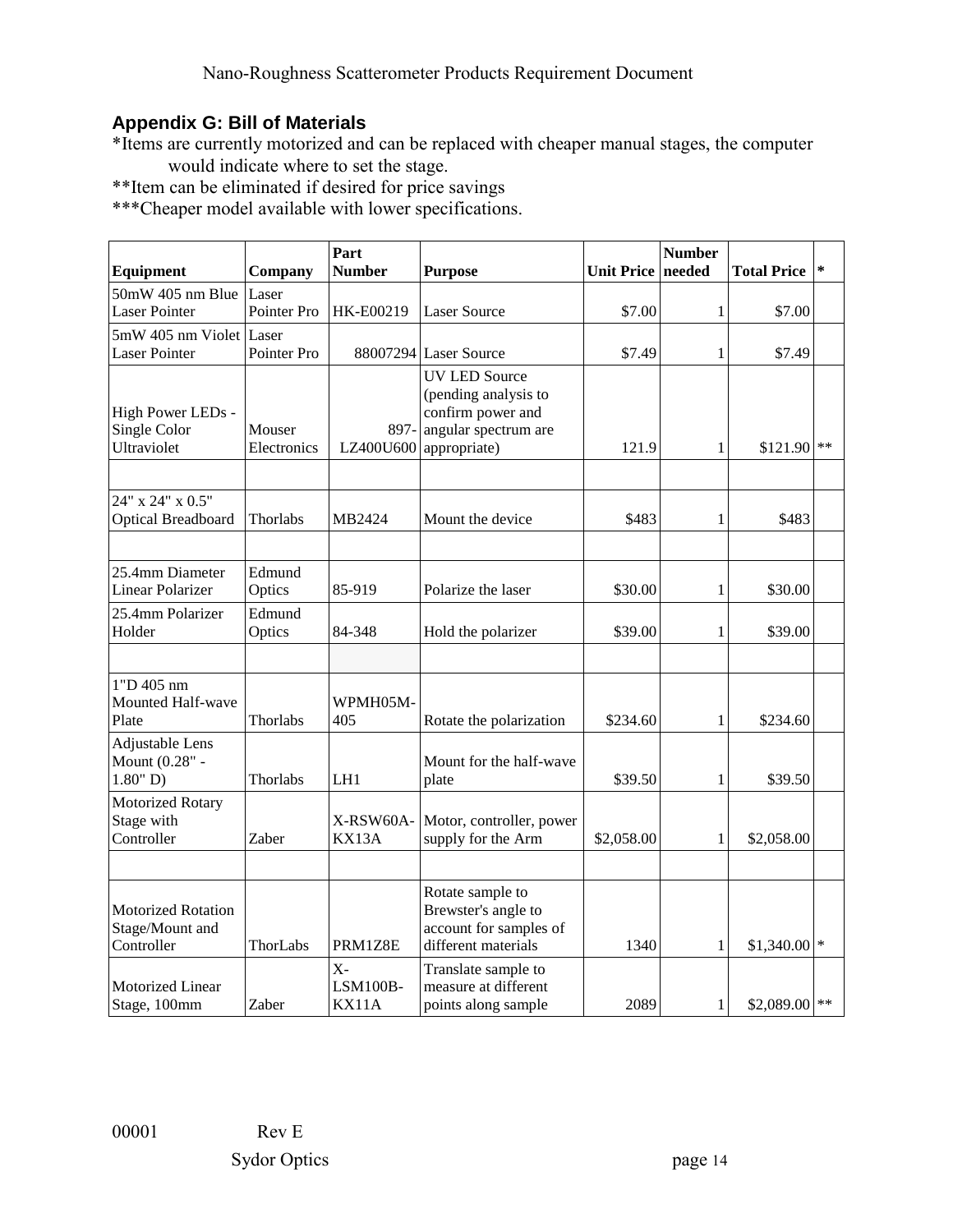# Nano-Roughness Scatterometer Products Requirement Document

| Equipment                                                                                     | Company    | Part<br><b>Number</b>            | <b>Purpose</b>                                               | <b>Unit Price needed</b> | <b>Number</b>  | <b>Total Price</b> | $\ast$       |
|-----------------------------------------------------------------------------------------------|------------|----------------------------------|--------------------------------------------------------------|--------------------------|----------------|--------------------|--------------|
| Motorized Linear<br>Stage, 12mm                                                               | ThorLabs   | $MT1-Z8$                         |                                                              | 810                      | 1              | \$810.00 *         |              |
| Tcube motor<br>controller                                                                     | ThorLabs   | <b>TDC001</b>                    | Align sample to allow<br>for variation in thickness          | 613                      | 1              | $$613.00$ *        |              |
| <b>Tcube Power</b><br>Supply                                                                  | ThorLabs   | <b>TPS001</b>                    |                                                              | 25.8                     | 1              | $$25.80$ *         |              |
|                                                                                               |            |                                  | Detector sensitive from                                      |                          |                |                    |              |
| 200-1100 nm UV<br><b>Silicon Detector</b>                                                     | Newport    | 918D-UV-<br>OD3R                 | UV through visible<br>spectrum                               | \$715.00                 | $\mathbf{1}$   | \$715.00           |              |
| <b>High Performance</b><br><b>Power Meter</b>                                                 | Newport    | 1936-R                           | Power Meter must detect<br>ranges down to 10 pW              | \$2,948.00               | 1              | \$2,948.00         | ***          |
| 200 nm - 3um Beam<br>Dump                                                                     | Thorlabs   | <b>BT-600</b>                    | Recollect stray beam /<br>prevent backscattering             | \$229.50                 | 1              | \$229.50           |              |
| 100 kHz lock-in<br>amplifier                                                                  | <b>SRS</b> | SR830                            | Improve S/N ratio and<br>reduce ambient light<br>sensitivity | \$4,950.00               | 1              | \$4,950.00         | ***<br>$***$ |
| M6 *10 Stainless<br><b>Steel Cap Screw</b><br>25mm pack of 25                                 | Thorlabs   | SH <sub>6</sub> MS <sub>25</sub> | Screws used for mount                                        | \$9.50                   | 1              | \$9.50             |              |
| Ø12.7 mm Optical<br>Post SS, M4<br>Setscrew, M6 Tap,<br>$L = 100$ mm, 5 Pack                  | Thorlabs   |                                  | TR100/M-P5 Posts used for mount                              | \$26.42                  | 2              | \$52.84            |              |
| <b>Swivel Base</b><br>Adapter                                                                 | Thorlabs   | <b>UPHA</b>                      | Posts Mount                                                  | \$19.90                  | 6              | \$119.40           |              |
| Adapter with<br>Internal M6 x 1.0<br>Threads and<br>External M4 x 0.7<br><b>Threaded Stud</b> | Thorlabs   | AS6M4M                           | M6 M4 Converter                                              | \$4.10                   | $\overline{2}$ | \$8.20             |              |
| Additional assorted<br><b>Mounting Hardware</b><br>(To be determined)                         | <b>TBD</b> |                                  |                                                              | \$200.00                 | $\mathbf{1}$   | \$200.00           |              |
| <b>Black Cardboard/</b><br>Light Tight material                                               | <b>TBD</b> |                                  | For Light Tight Box for<br>Device                            | \$10.00                  | $\mathbf{1}$   | \$10.00            |              |
|                                                                                               |            |                                  |                                                              |                          |                |                    |              |
|                                                                                               |            |                                  |                                                              |                          | <b>Total</b>   | \$17,130.73        |              |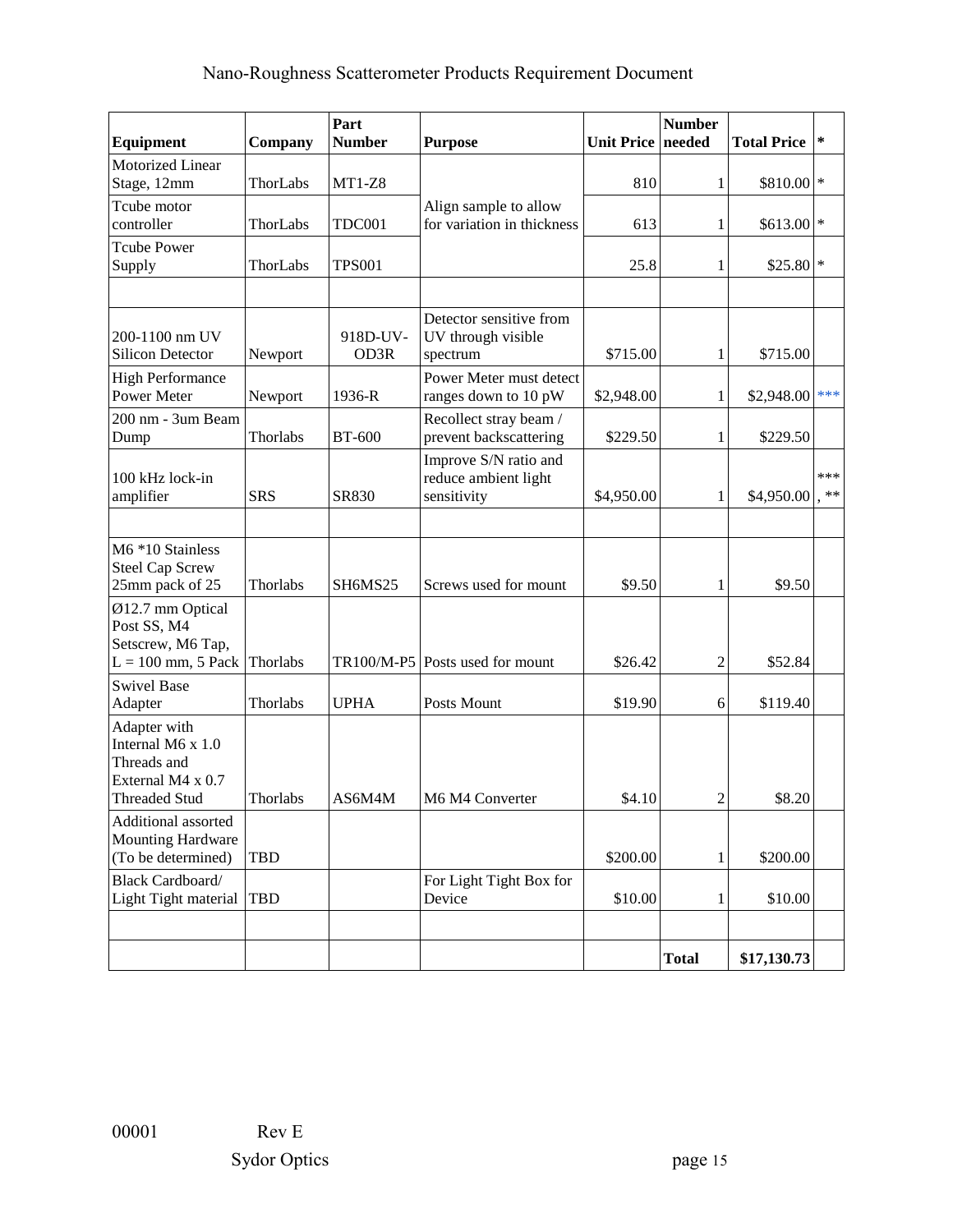## **Appendix H: Potential Savings in Bill of Materials**

Below is a table of components that can either be replaced with cheaper, manual components, or entirely eliminated to reduce the cost of the system.

| <b>Purpose</b>                                                        | <b>Manual</b><br>vs. Auto | Equipment                                                  | Company              | Part<br><b>Number</b>      | Unit Price   needed | <b>Number</b>           | <b>Total</b><br>Price        |
|-----------------------------------------------------------------------|---------------------------|------------------------------------------------------------|----------------------|----------------------------|---------------------|-------------------------|------------------------------|
| Rotate sample to<br>Brewster's angle<br>to account for                | Auto                      | <b>Motorized Rotation</b><br>Stage/Mount and<br>Controller | ThorLabs             | PRM1Z8E                    | \$1,340.00          | 1                       | \$1,340.00                   |
| samples of<br>different materials                                     | Manual                    | <b>Manual Rotation</b><br>Stage                            | ThorLabs             | PRM05                      | \$160.00            | $\mathbf{1}$            | \$160.00                     |
|                                                                       |                           |                                                            |                      |                            |                     | <b>Savings</b>          | \$1,180.00                   |
| <b>Purpose</b>                                                        | <b>Manual</b><br>vs. Auto | Equipment                                                  | Company              | Part<br><b>Number</b>      | Unit Price needed   | <b>Number</b>           | <b>Total</b><br><b>Price</b> |
| Translate sample<br>to measure at<br>different points<br>along sample | Auto                      | <b>Motorized Linear</b><br>Stage, 100mm                    | Zaber                | $X -$<br>LSM100B-<br>KX11A | \$2,089.00          | 1                       | \$2,089.00                   |
|                                                                       |                           |                                                            |                      |                            |                     | <b>Savings</b>          | \$2,089.00                   |
| <b>Purpose</b>                                                        | <b>Manual</b><br>vs. Auto | Equipment                                                  | Company              | Part<br><b>Number</b>      | Unit Price   needed | <b>Number</b>           | <b>Total</b><br><b>Price</b> |
| Align sample to                                                       | Auto                      | Motorized Linear<br>Stage, 12mm<br>Tcube motor             | ThorLabs             | $MT1-Z8$                   | \$810.00            | $\mathbf{1}$            | \$810.00                     |
| allow for<br>variation in                                             |                           | controller<br>Tcube Power Supply                           | ThorLabs<br>ThorLabs | TDC001<br><b>TPS001</b>    | \$613.00<br>\$25.80 | $\mathbf{1}$<br>1       | \$613.00<br>\$25.80          |
| thickness                                                             | Manual                    | Manual Single-axis<br>1/2" Translation<br>Stage            | ThorLabs             | MT1                        | \$286.00            | $\mathbf{1}$            | \$286.00                     |
|                                                                       |                           |                                                            |                      |                            |                     | <b>Savings</b>          | \$1,162.80                   |
| <b>Purpose</b>                                                        | <b>Manual</b><br>vs. Auto | <b>Equipment</b>                                           | Company              | Part<br><b>Number</b>      | <b>Unit Price</b>   | <b>Number</b><br>needed | <b>Total</b><br>Price        |
| Improve S/N ratio<br>and reduce<br>ambient light<br>sensitivity       | N/A                       | 100 kHz lock-in<br>amplifiers                              | <b>SRS</b>           | SR830                      | \$4,950.00          | $\mathbf{1}$            | \$4,950.00                   |
|                                                                       |                           |                                                            |                      |                            |                     | <b>Savings</b>          | \$4,950.00                   |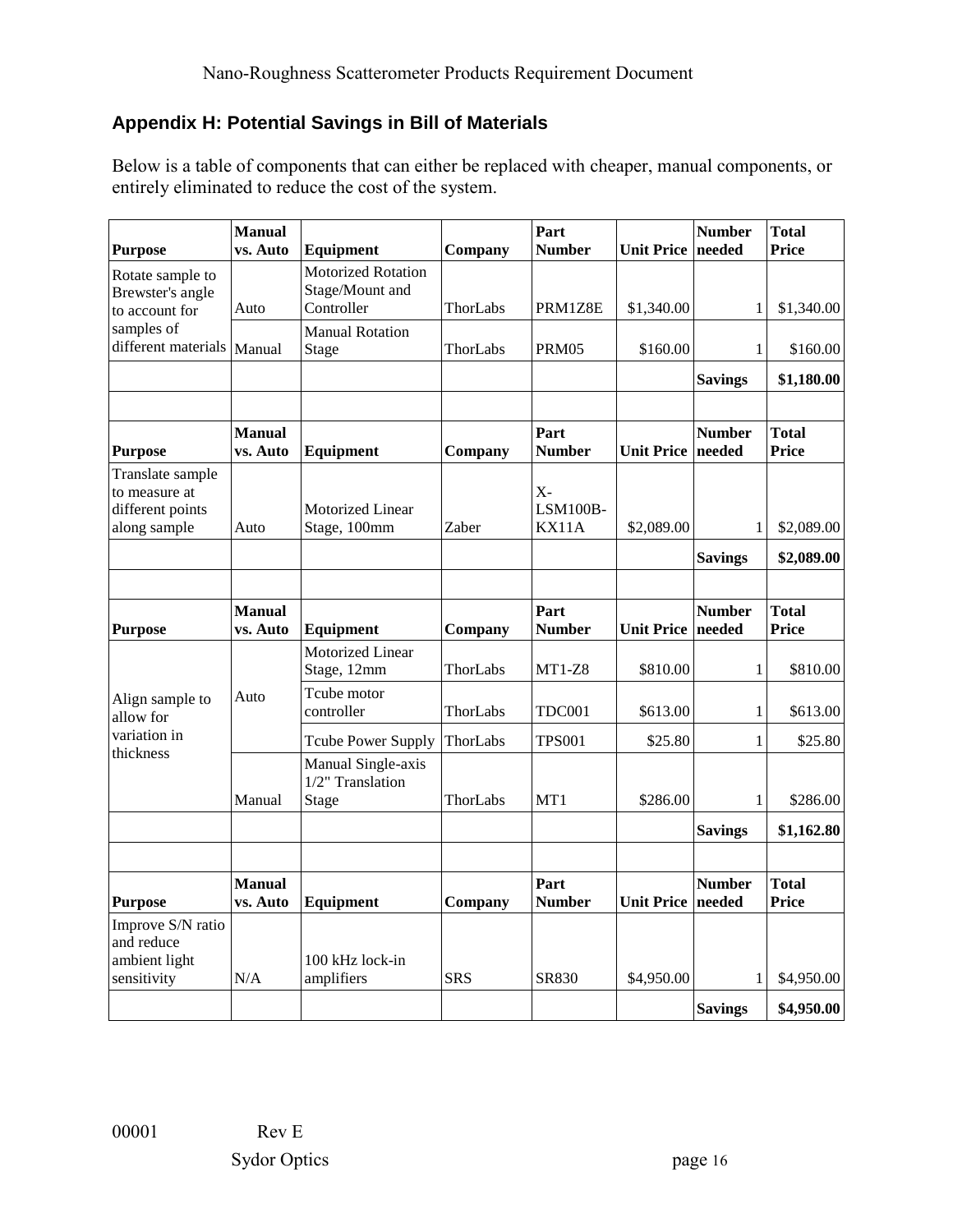#### **Appendix I: Initial Photon Budget Analysis**

To calculate the total integrated scatter from a surface, I used the equation below, where  $R_q$  is the rms roughness of the surface,  $R_0$  is the theoretical reflection on the surface, and  $\theta$  is the incident angle of the light on the surface. The Fresnel reflection for  $R_0$  was calculated at normal incidence to allow an approximation of the scatter because our polarized beam of light would have no theoretical reflection. (This indicates that this equation may not be a good approximation for our setup, so we will continue research on this area).

$$
TIS_{BP}(R_q) = R_0 \left[ 1 - e^{-\left(\frac{4\pi R_q \cos \theta_i}{\lambda}\right)^2} \right]
$$

"Optical Scattering and Surface Roughness." Eckhardt Optics LLC. Web. 10 Dec. 2015. [<http://eckop.com/optical-scatter-](http://eckop.com/optical-scatter-2/optical-scattering-versus-surface-roughness/)[2/optical-scattering-versus-surface-roughness/>](http://eckop.com/optical-scatter-2/optical-scattering-versus-surface-roughness/).

|                                             | Value       | units   |
|---------------------------------------------|-------------|---------|
| n_air                                       |             |         |
| n material                                  | 1.4696      |         |
| Brewster's angle (angle of incidence)       | 55.8        | degrees |
| wavelength                                  | 4.05E-07    | m       |
| area of detector                            | 0.0001      | m2      |
| length of detector arm                      | 0.21        | m       |
| Fresnel Reflectance (normal)                | 0.036       |         |
| <b>RMS</b> Roughness                        | 1.00E-09    | m       |
|                                             |             |         |
| <b>Theoretical Total Integrated Scatter</b> | $-1.10E-05$ | $\%$    |
|                                             |             |         |
| Solid Angle of detector (normal             |             |         |
| orientation)                                | 0.0023      | Str     |
| <b>Input Power</b>                          | 0.005       | W       |

We have not yet determined the intensity distribution of the scattered light. The distribution scattered light may be a cosine squared distribution, or possibly normally distributed, but this will be determined experimentally with data from the scatterometer. The table below uses the approximations of the first table to estimate the power at the detector for various angles from normal, assuming a cosine squared distribution.

| Angle | <b>Detector Power (W)</b> |
|-------|---------------------------|
| 0     | 1.15E-06                  |
| 15    | 1.07E-06                  |
| 30    | 8.62E-07                  |
| 45    | 5.74E-07                  |
| 60    | 2.87E-07                  |
| 75    | 7.70E-08                  |
|       |                           |